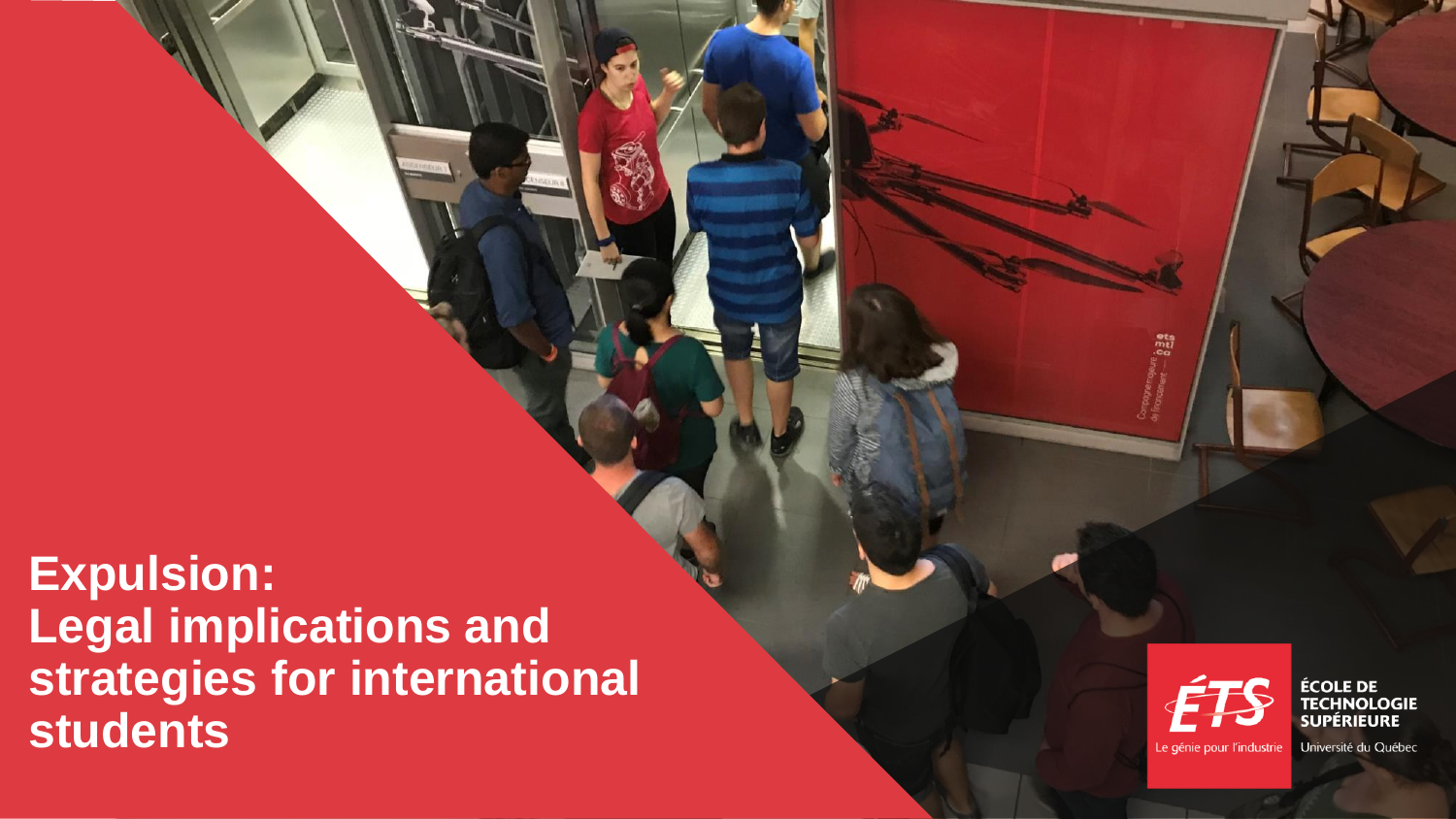## **Resources**

### **Office of International Relations** Service des relations internationales (SRI)

Elie-Anne Goodhue, Romy Schlegel, Alison Threatt International Student Advisors

- Immigration, official documents
- **Insurance**
- Orientation and integration

### **Contact us:**

[international@etsmtl.ca](mailto:international@etsmtl.ca) [Facebook : étudiants internationaux](https://www.facebook.com/groups/ets.ei/) Make [an online appointment](https://international.etsmtl.ca/rendez-vous-conseillere-etudiants-internationaux)

**Office of Student Life** Services à la vie étudiante (SVE)

Student support services

Psychosocial counseling: free and confidential

Online workshop (in French): « De la perte à [la reconstruction : l'expérience du deuil lié à](https://www.youtube.com/watch?v=RWuMrKxPrBo)  l'exclusion d'un programme d'études »

[sve@etsmtl.ca](mailto:sae@etsmtl.ca)

*Note: This presentation is a summary of the applicable procedures, laws and regulations in Québec and Canada, which are subject to change without notice. The websites of the* Ministère [de l'Immigration, de la Francophonie et de l'Intégration](http://www.immigration-quebec.gouv.qc.ca/en/home.html) *(MIFI) and Immigration, Refugees and Citizenship Canada [\(IRCC\) take precedence, and it is your responsibility to validate all information at the source.](https://www.canada.ca/en/immigration-refugees-citizenship.html)*

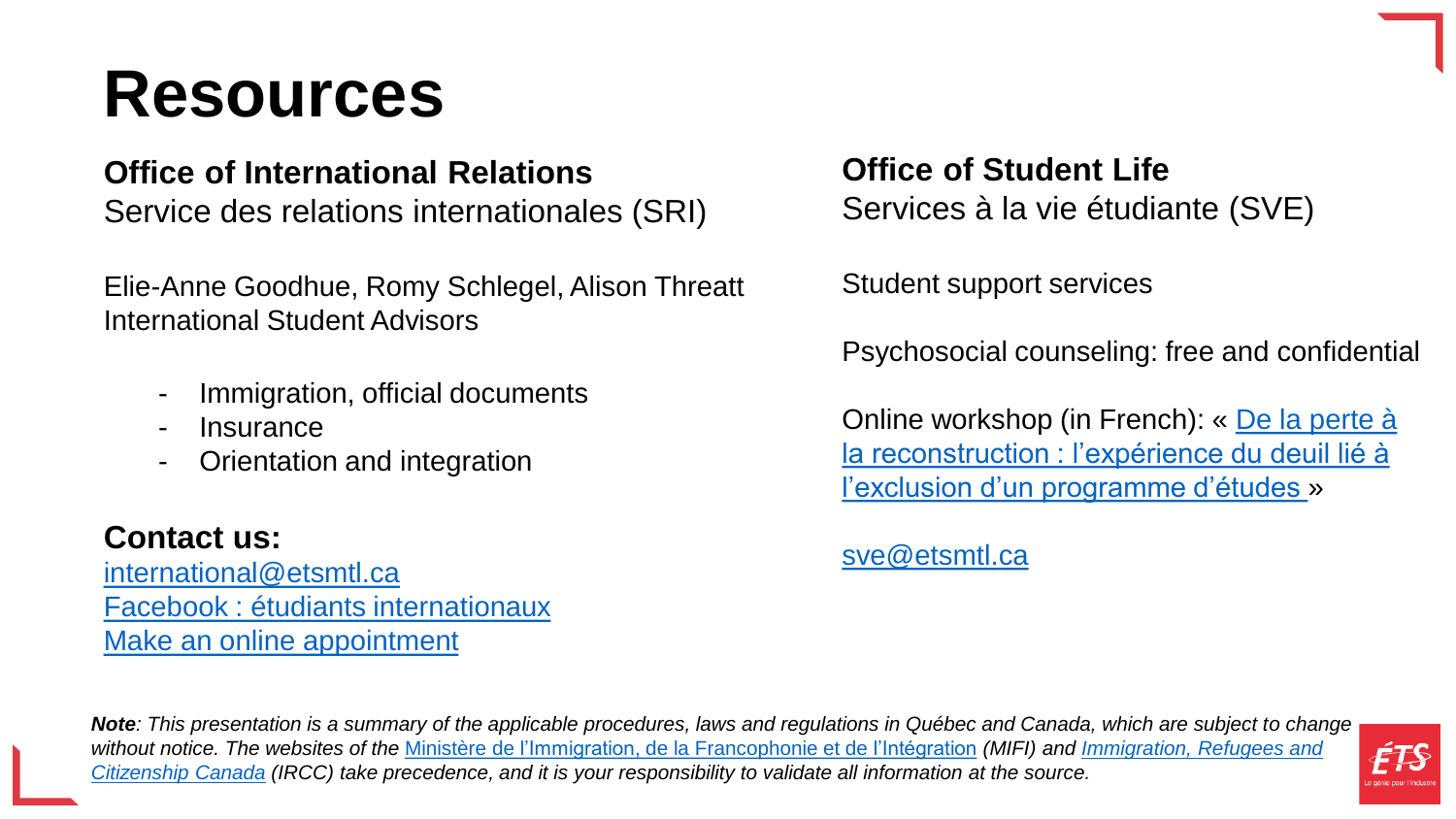## **Content**

- Academic consequences and legal implications of expulsion for an international student
- Conditions associated with the CAQ and study permit
- Health insurance
- **Strategies**

## **Objectives**

- To inform you of your responsibilities as a temporary resident in Canada
- To provide you with the necessary information so you can make an informed decision about your next steps

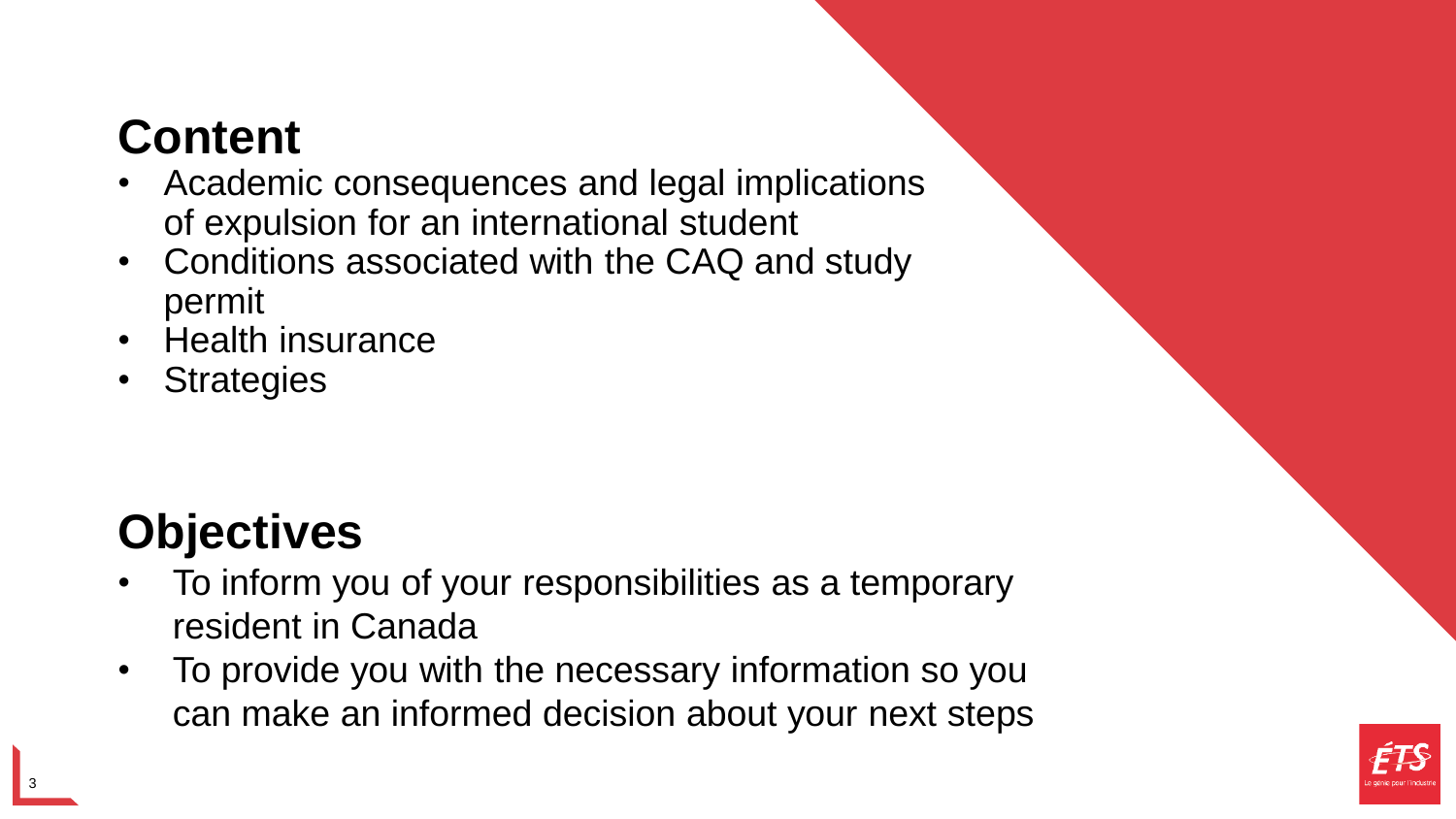# **Consequences of expulsion**

- **Cancellation of the session**
	- Your registration will be cancelled (AX)
- **Closure of your student file**
	- Loss of access to ÉTS email, MonETS portal, laboratory, etc.
	- The delays can vary, but generally within 5 working days of the final decision
- **Reimbursement of tuition fees**
	- Send a request by email to the Registrar's Office at [accueilbdr@etsmtl.ca](mailto:accueilbdr@etsmtl.ca) and include your name, permanent code and mailing address.
- **Cancellation of Desjardins health insurance**
	- Effective at the end of the month following expulsion
	- Reimbursement of the premium at the same time as the tuition fees
	- Questions? Write to the Registrar's Office at [Assurances.Etrangers@etsmtl.ca](mailto:Assurances.Etrangers@etsmtl.ca)

Par courriel N/Réf. Demande d'appel auprès du comité de révision des sanctions Objet: **Exclusion pour movenne trop faible** 

Monsieur

Nous avons bien recu votre demande pour la révision de la décision d'exclusion

Les motifs évoqués dans cette demande de révision ne permettent pas de croire que vous auriez été lésé par la décision rendue, car votre demande ne satisfait pas les conditions évoquées par l'article 6.7.2 du Règlement des études de cycles supérieurs.

En conséquence, votre demande est jugée non-recevable et la décision d'exclusion est maintenue.

#### Cette décision est finale et sans appel

Veuillez accepter, Monsieur, nos sincères salutations

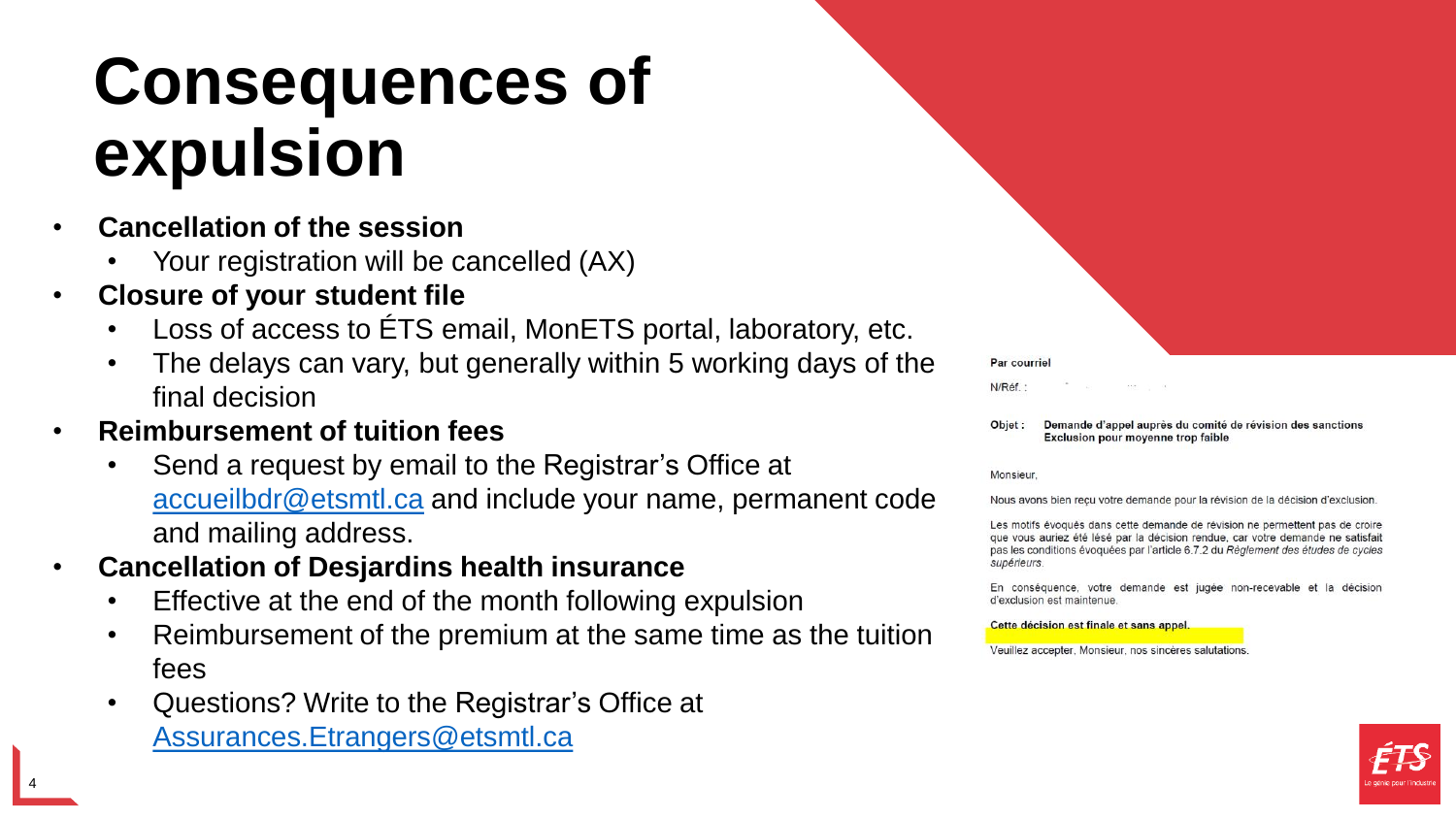

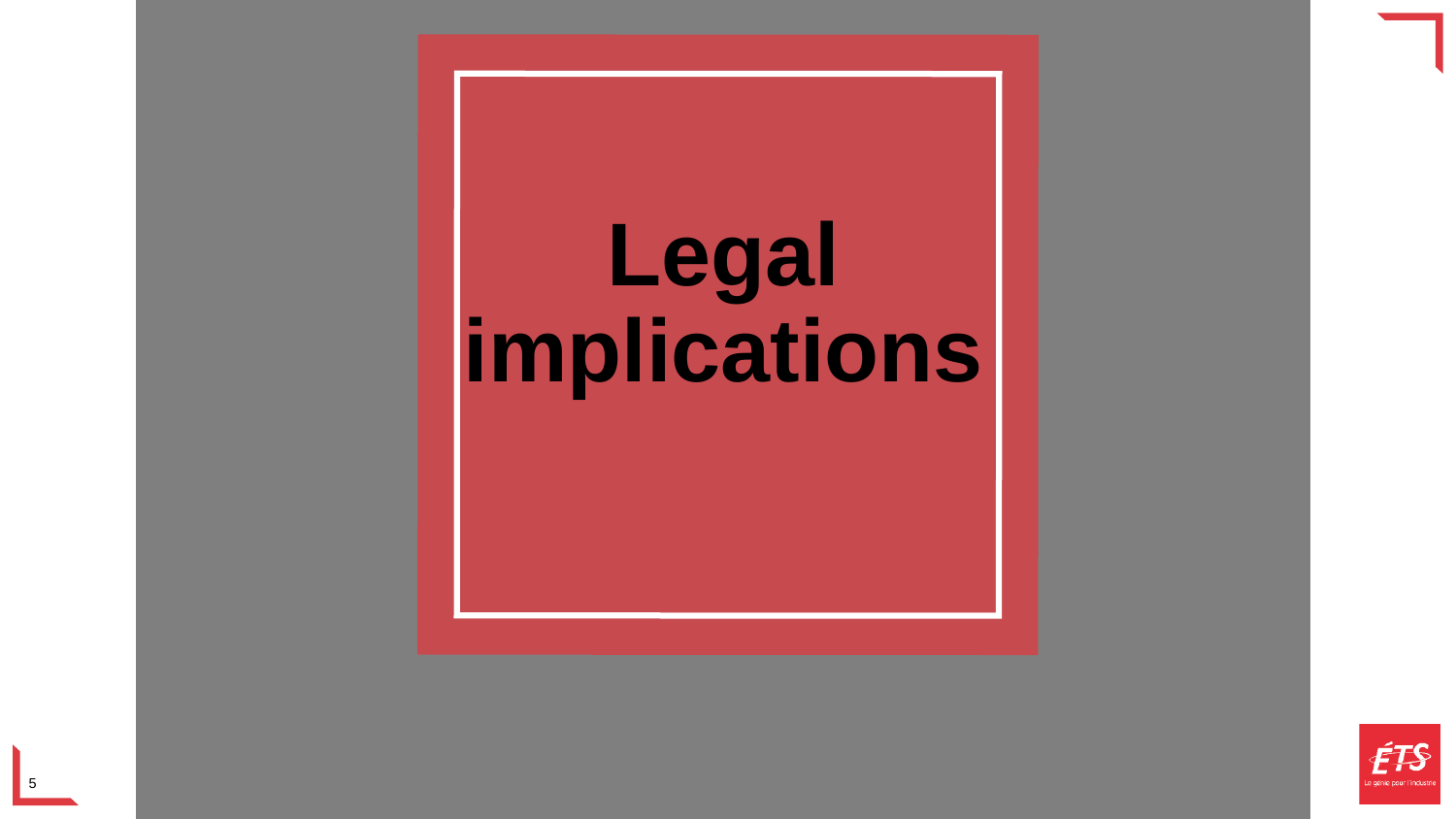## **Provincial government Requirements for the CAQ**

As a holder of a Québec Acceptance Certificate (CAQ) for studies, you must respect the following [conditions](https://www.quebec.ca/en/education/study-quebec/required-conditions):

- 1. Have health and hospitalization insurance for you and any accompanying family members for the duration of your stay.
- 2. Make your studies your main activity. This means studying on a full-time basis and succeeding in your studies.

If you are expelled, you cannot meet the 2<sup>nd</sup> requirement. It is important to adequately document your situation and include an explanatory letter with any subsequent immigration applications.

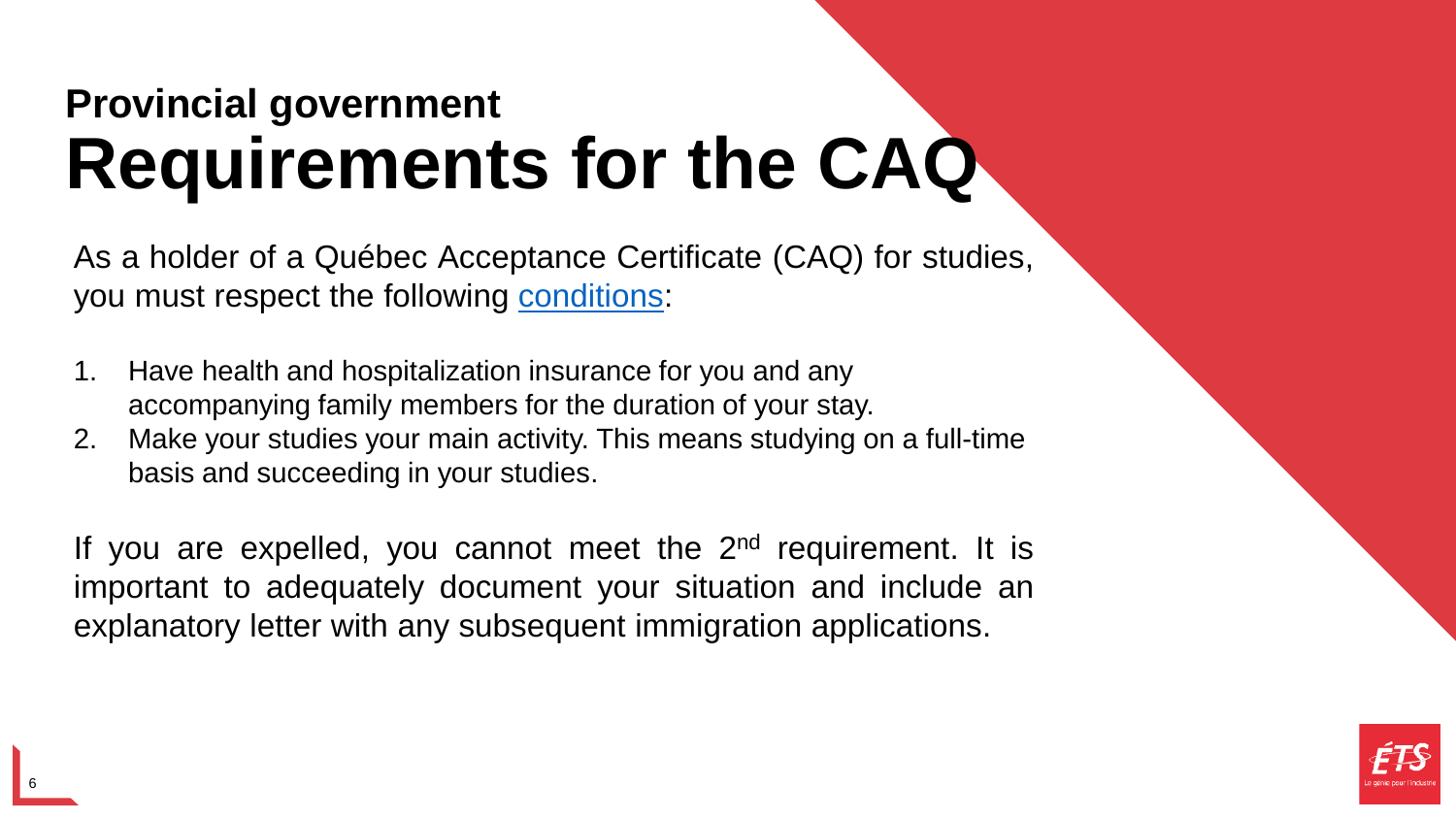## **Provincial government Health insurance**

If you plan on staying in Canada, it is essential to be covered by an adequate health and hospitalization insurance plan.

If you are expelled:

### **RAMQ**

If you have provincial health coverage, it will remain valid through the expiration date on your insurance card. However, you will not be able to renew your coverage until you obtain a new CAQ.

### **Desjardins**

This coverage, offered through ÉTS, will become invalid at the end of the month following your expulsion. You must take out a private health insurance plan if you decide to stay in Canada. It is up to you to choose a plan from a Canadian insurance company that meets your needs.

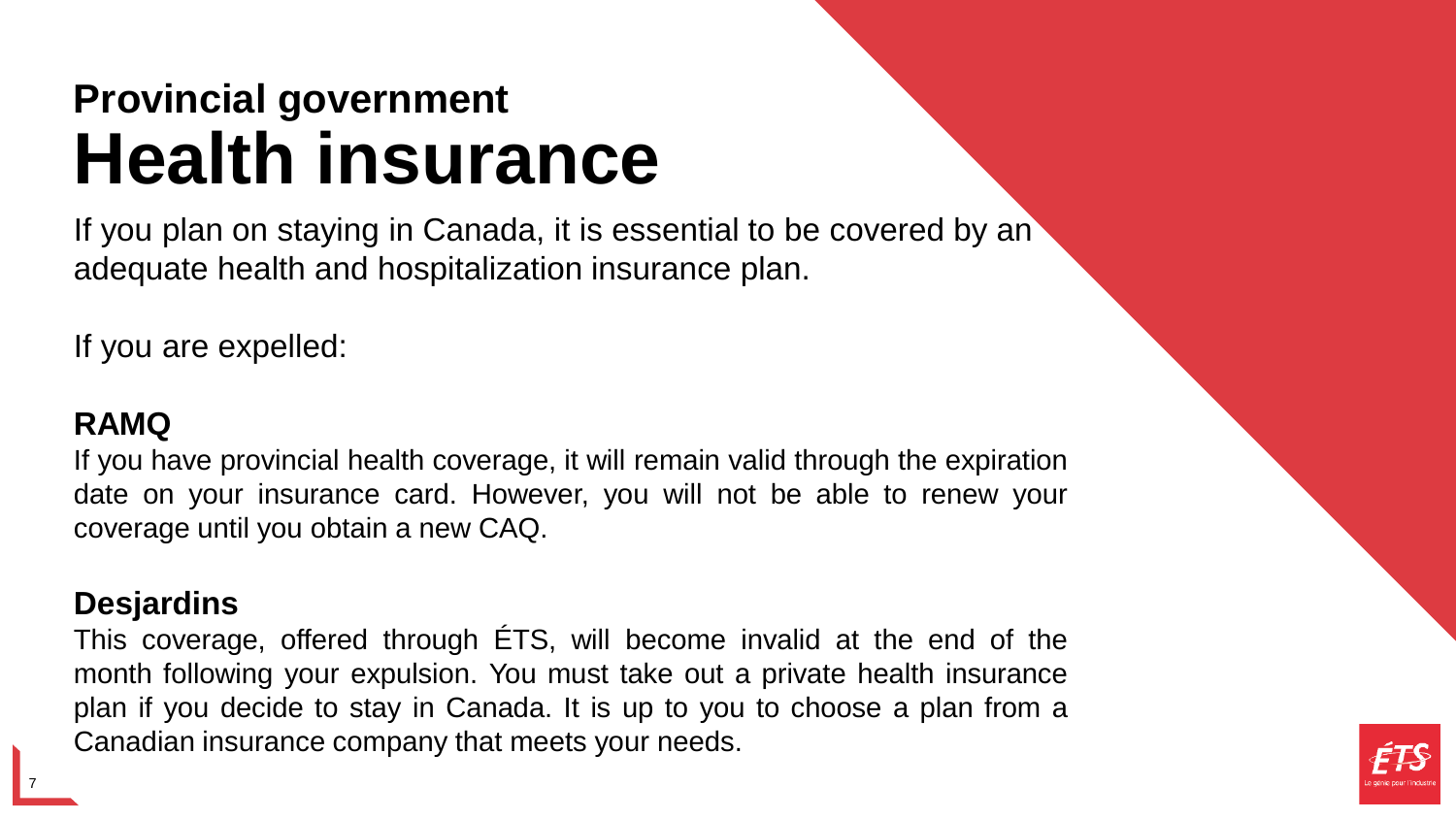## **Federal government Conditions associated with the study permit**

If you plan on staying in Canada, you must maintain a valid legal status at all times and respect the conditions associated with your status.

As a holder of a study permit, you are subject to the following conditions ([R220.1](https://laws-lois.justice.gc.ca/eng/regulations/SOR-2002-227/FullText.html#h-689265)) :

**Conditions - study permit holder** 

**220.1 (1)** The holder of a study permit in Canada is subject to the following conditions:

(a) they shall enroll at a designated learning institution and remain enrolled at a designated learning institution until they complete their studies; and

(b) they shall actively pursue their course or program of study.

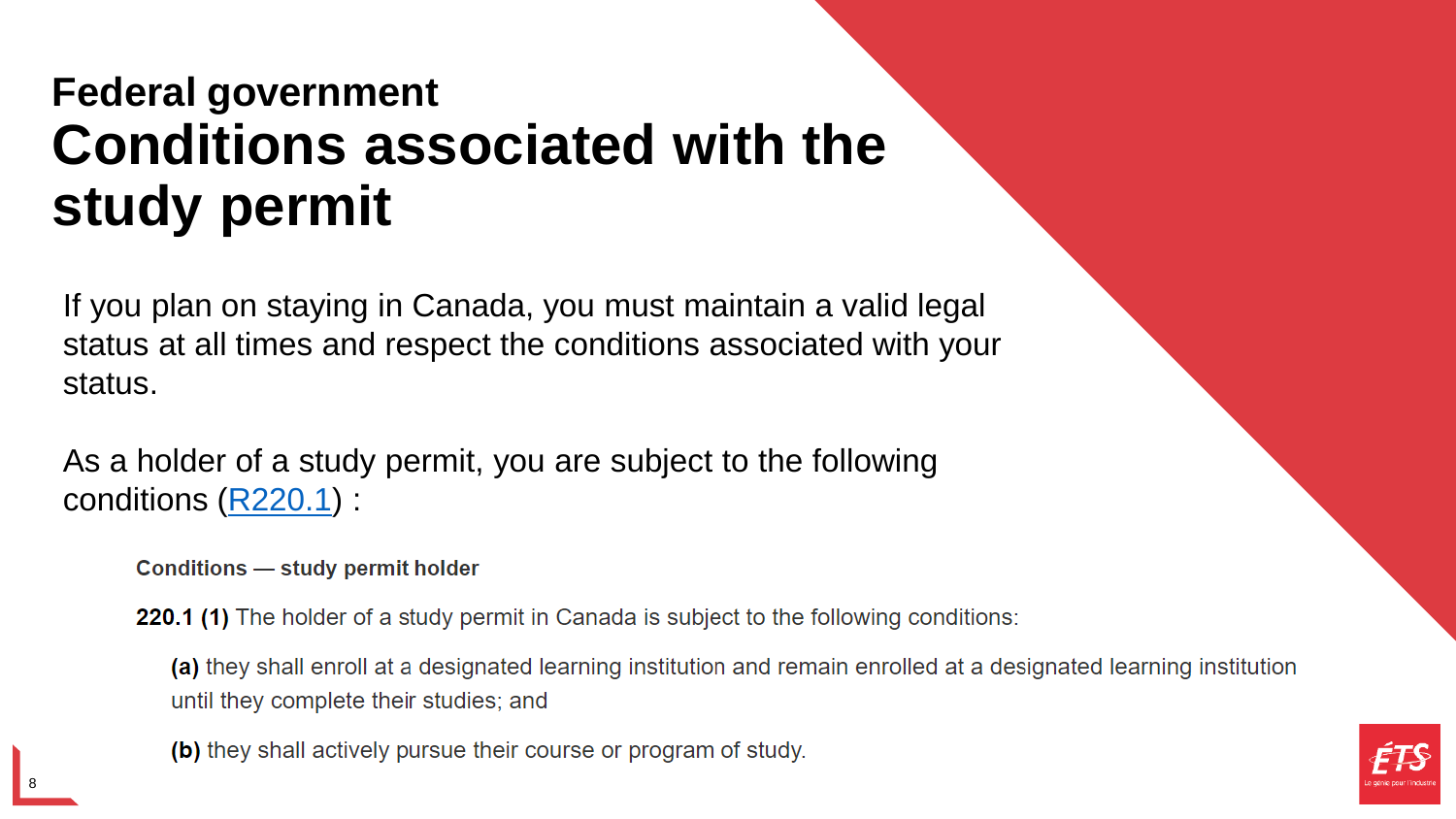## **Federal governement Authorized leave**

IRCC recognizes that it is possible that a student must interrupt their studies during their stay in Canada. You can find a list of the situations that qualify as authorized leave on the IRCC [website,](https://www.canada.ca/en/immigration-refugees-citizenship/corporate/publications-manuals/operational-bulletins-manuals/temporary-residents/study-permits/assessing-conditions.html#leave) including being suspended or expelled, or changing schools.

In order to be considered as a leave from studies, you must start your studies again within 150 [days](https://www.canada.ca/en/immigration-refugees-citizenship/corporate/publications-manuals/operational-bulletins-manuals/temporary-residents/study-permits/assessing-conditions.html#leave) from the day the leave started.

#### **Otherwise, you must :**

- **1. Change your status in order to stay in Canada, or**
- **2. Leave Canada**

#### D. Leave from studies

Students may be required or may wish to take leave from their studies while in Canada. For the purpose of assessing if a student is actively pursuing their studies, any leave taken from a program of studies in Canada should not exceed 150 days from the date the leave commenced and must be authorized by their DLI.

A student on leave who begins or resumes their studies within 150 days from the date the leave commenced (that is, the date the leave was granted by the institution) is considered to be actively pursuing studies during their leave. If a student does not resume their studies within 150 days, they should do either of the following:

- change their status (that is, change to visitor status or worker status)
- · leave Canada

If they do not change their status or leave Canada, they are considered non-compliant with their study permit conditions.

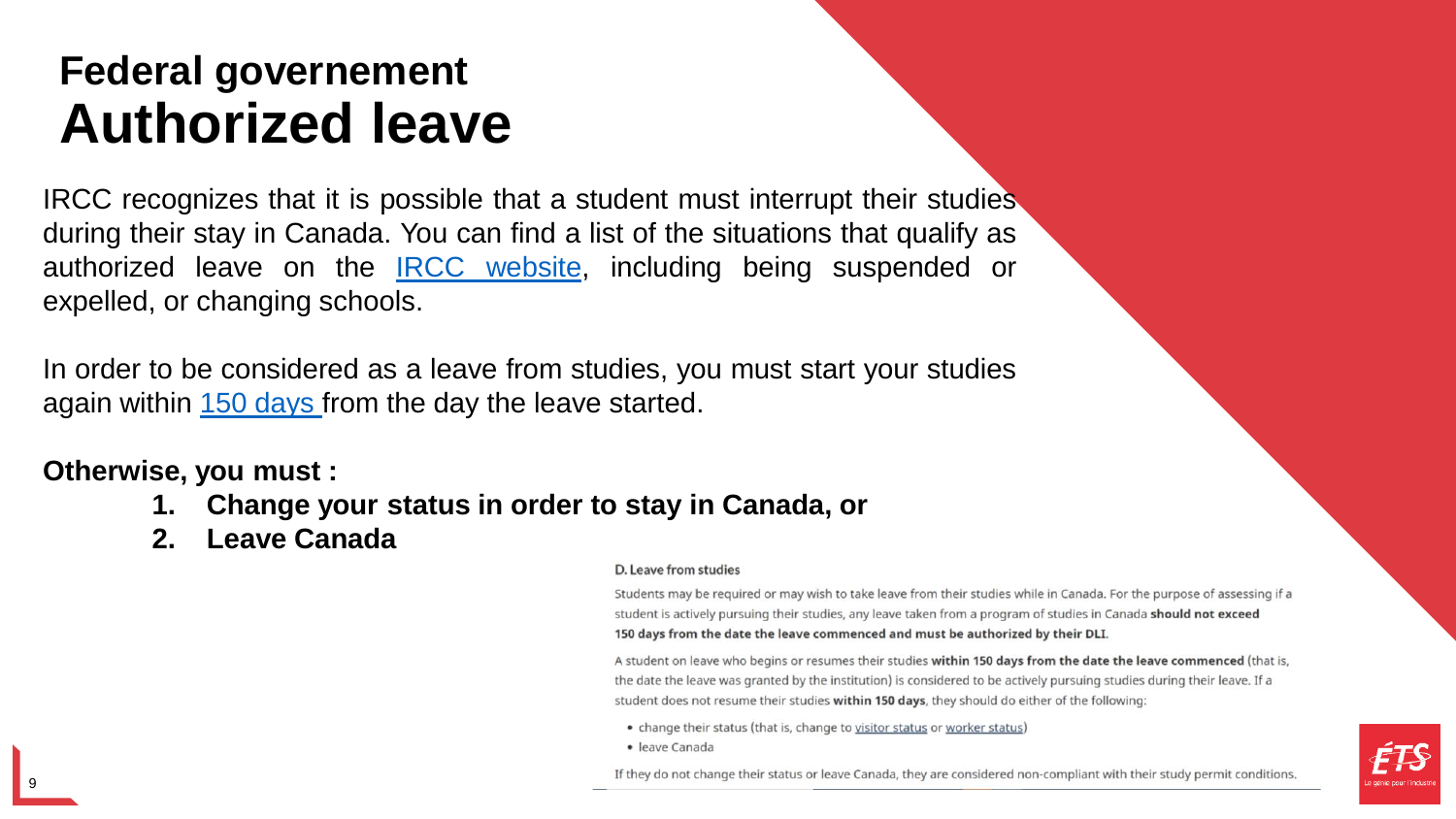## **Federal government Working & authorized leave**

During a leave from your studies, you do not have the right to work with your study permit because you no longer meet the eligibility requirements. **If you are expelled, you must immediately stop working, whether it is on campus or off campus.** You would only be eligible to start working again thanks to your study permit if you start studying full-time again (as of the first day of the session).

**IMPORTANT!** Working or studying without have the proper legal authorizations leads to the refusal of subsequent immigration applications (ex. : study permit renewal, post-graduation work permit, expulsion from Canada)

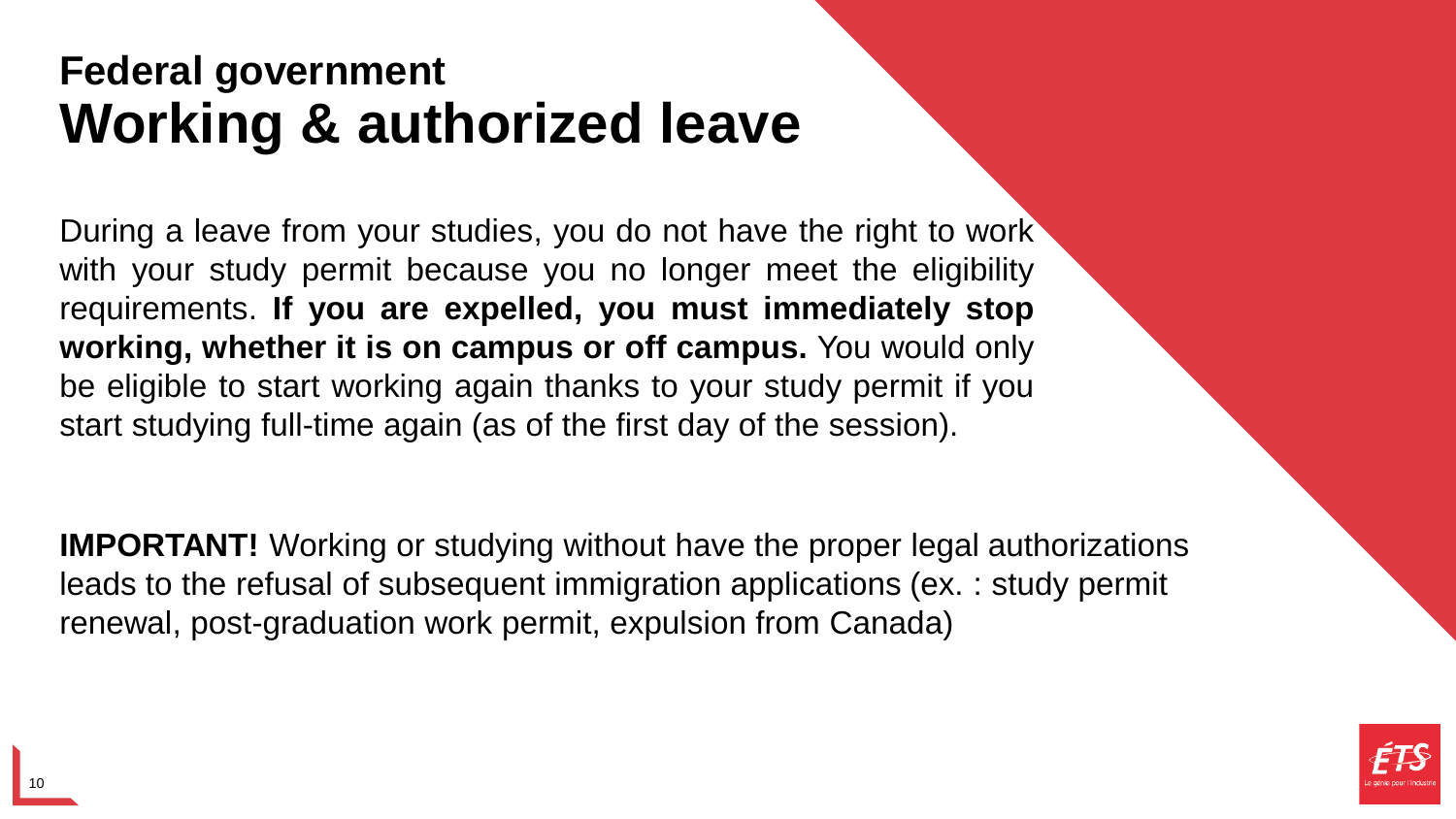## **Federal government 1. Changing your status: Visitor**

If you do not take up your studies within 150 days and you plan on staying in Canada, you will have to request a change in status. If you plan on studying again at a later date, you should opt for visitor [status.](https://www.canada.ca/en/immigration-refugees-citizenship/services/visit-canada/extend-stay.html)

- If your study permit is still valid: « *After having changed to visitor status, the student can start studying again with their previous study permit as long as it is still valid »*
- If your study permit will soon be expiring: The student should request an [extension of their](https://www.canada.ca/en/immigration-refugees-citizenship/services/come-canada-tool.html) study permit prior to its expiration in order to benefit from maintained status.
- If your study permit has expired: It is not possible to apply for a study permit from within Canada with visitor status. « *Foreign nationals with the status of visitor are not eligible to apply for a study permit from within Canada unless exempt due to article [R215.](https://laws-lois.justice.gc.ca/eng/regulations/SOR-2002-227/section-215.html)»*

**IMPORTANT!** Visitor status does not grant you the authorization to study or work.

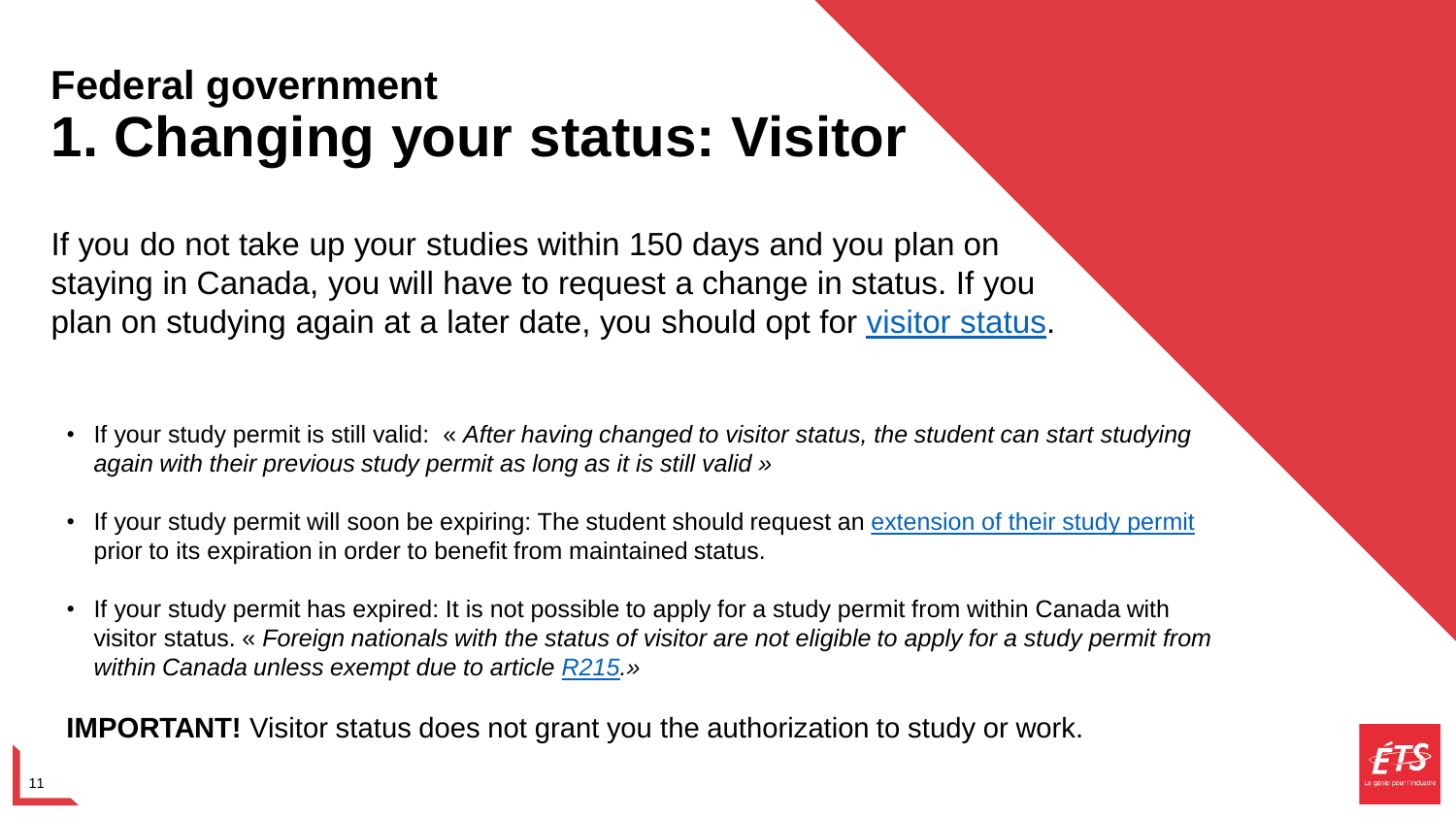## **Federal government 1. Changing your status: Worker**

If you do not take up your studies within 150 days and you plan on staying in Canada, you will have to request a change in status. If you do not plan on continuing your studies and you have a job offer, you could opt for worker status. You must not start working prior to receiving [confirmation](https://www.canada.ca/en/immigration-refugees-citizenship/services/work-canada/permit/temporary/work-permit.html) of your work permit, even if your study permit is still valid.

Employer-specific work permit (closed work permit)

- Valid for a specific employer. Must have a job offer, and meet different conditions.
- [LMIA](https://www.cic.gc.ca/english/helpcentre/answer.asp?qnum=163&top=17) = Procesing times and associated fees!

Open work permit

- No job offer necessary, but limited possibilities
- [International Experience](https://www.canada.ca/en/immigration-refugees-citizenship/services/work-canada/iec.html) Canada depending on your country of origin

**IMPORTANT!** Worker status does not grant you the authorization to study. If you decide to take up your studies again after having obtained worker status, you will not be authorized to study OR work while awaiting a decision by IRCC, even if your study permit has not expired.

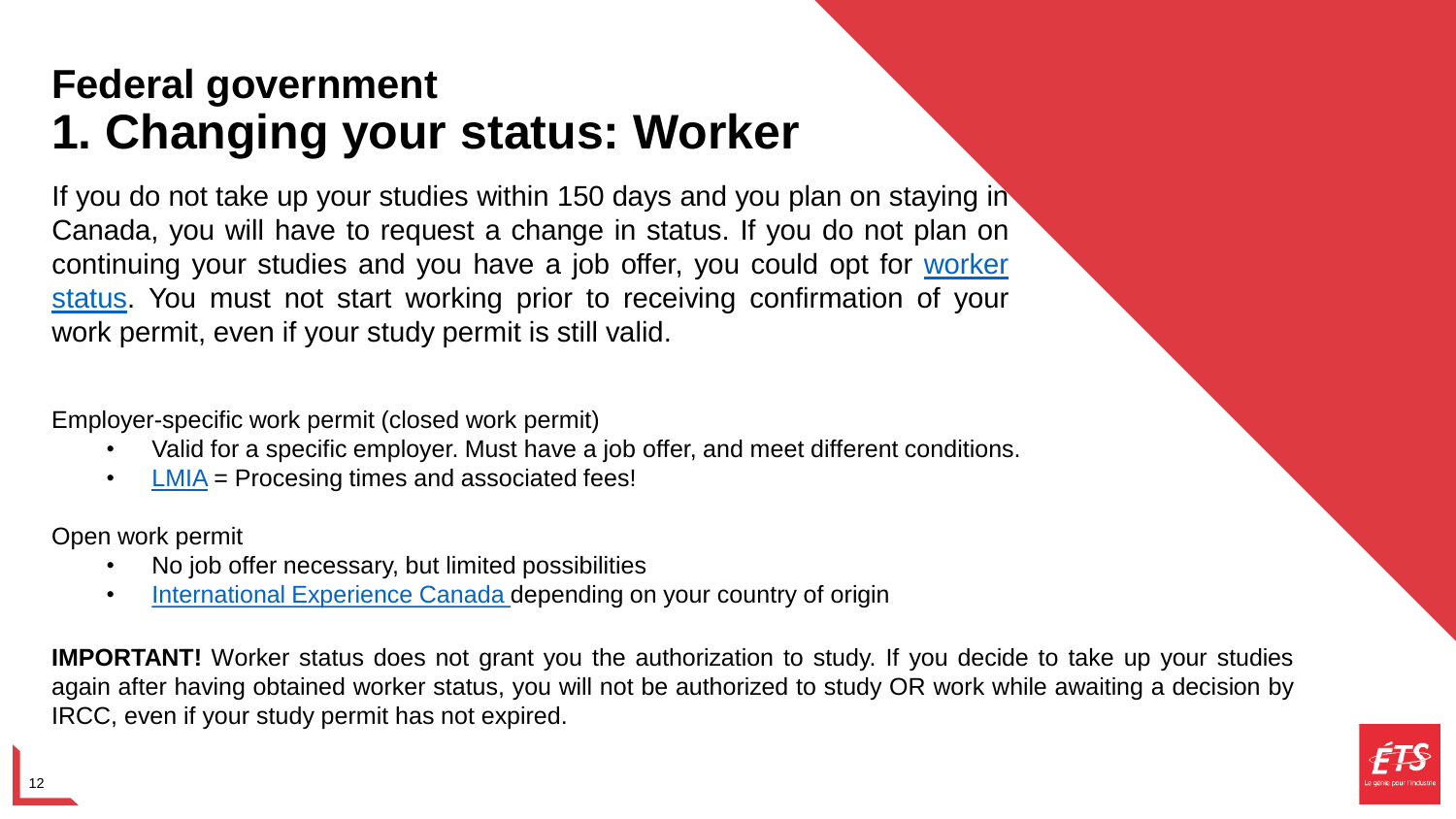# **Family members**

If your spouse or common-law partner holds an open work permit or a visitor record linked to your study permit, this person maintains their status through its expiration date even if you are on leave from your studies or have changed your status.

A minor child who is studying with visitor status is authorized to continue studying as long as the parent has a valid study permit. If the study permit expires, the child must obtain his/her own study permit, but remains exempt from obtaining a [CAQ.](https://www.quebec.ca/en/education/study-quebec/required-conditions) In this case, a study permit application can be made from within Canada.

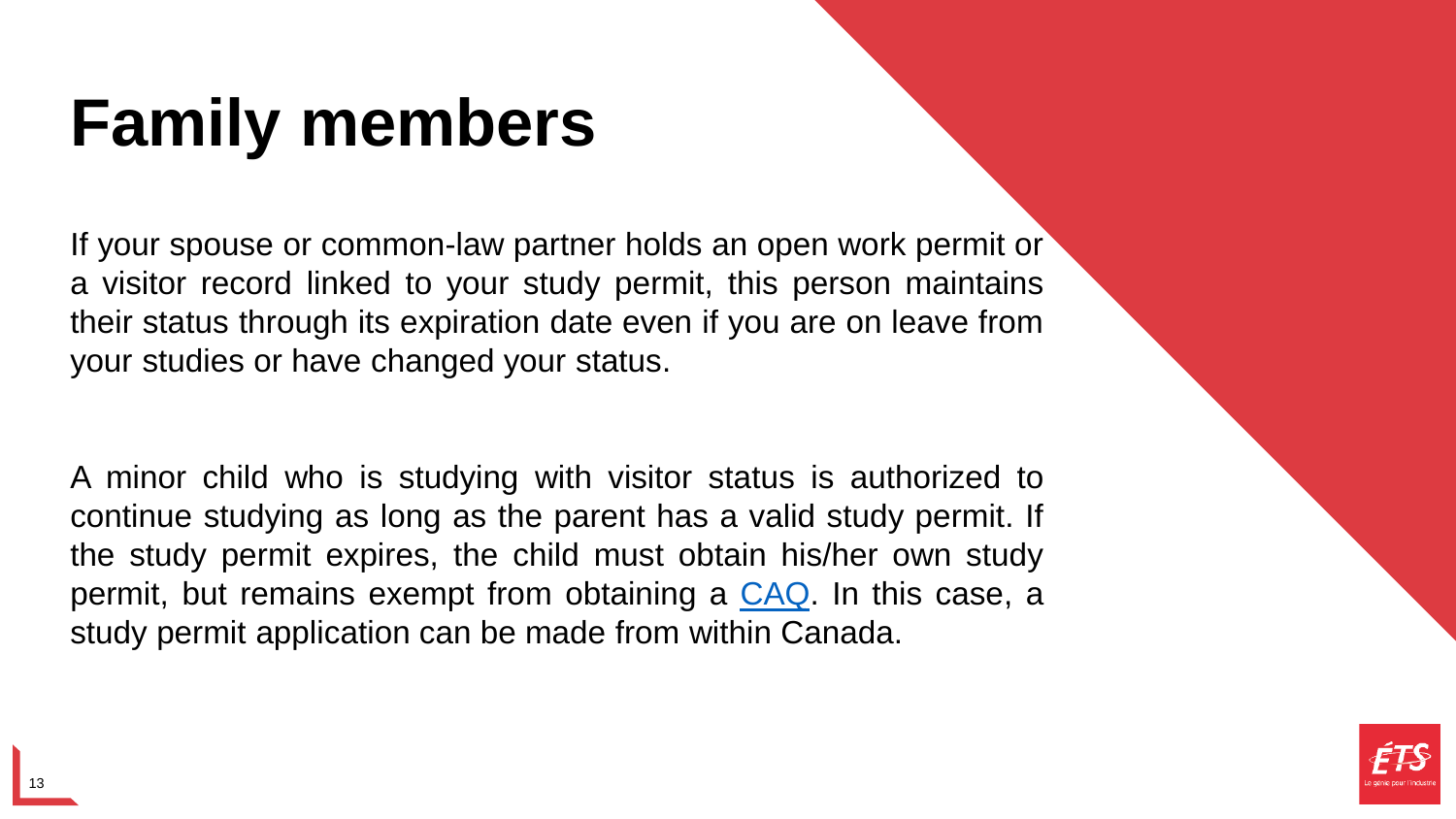# **2. Leave Canada**

Some students will decide that leaving Canada either temporarily or permanently is the best decision following expulsion. If you want to take up your studies in Canada at a later date, it is important to document your situation in order to prove that you respected the conditions associated with your study permit.

- Keep the proof of having left Canada (ex. : airline ticket, boarding pass).
- If your immigration documents are still valid, you will be able to return to Canada with the same documents (CAQ, study permit, visa).
- If your immigration documents have expired, you will have to obtain new documents prior to returning to Canada (CAQ, introduction letter confirming that your study permit has been approved, visa or eTA depending on your country of origin).
	- A CAQ application that is filed after an absence of more than 6 months from Québec will be treated as a new request and not as a renewal. You will thus not have to provide additional explanation regarding your expulsion.

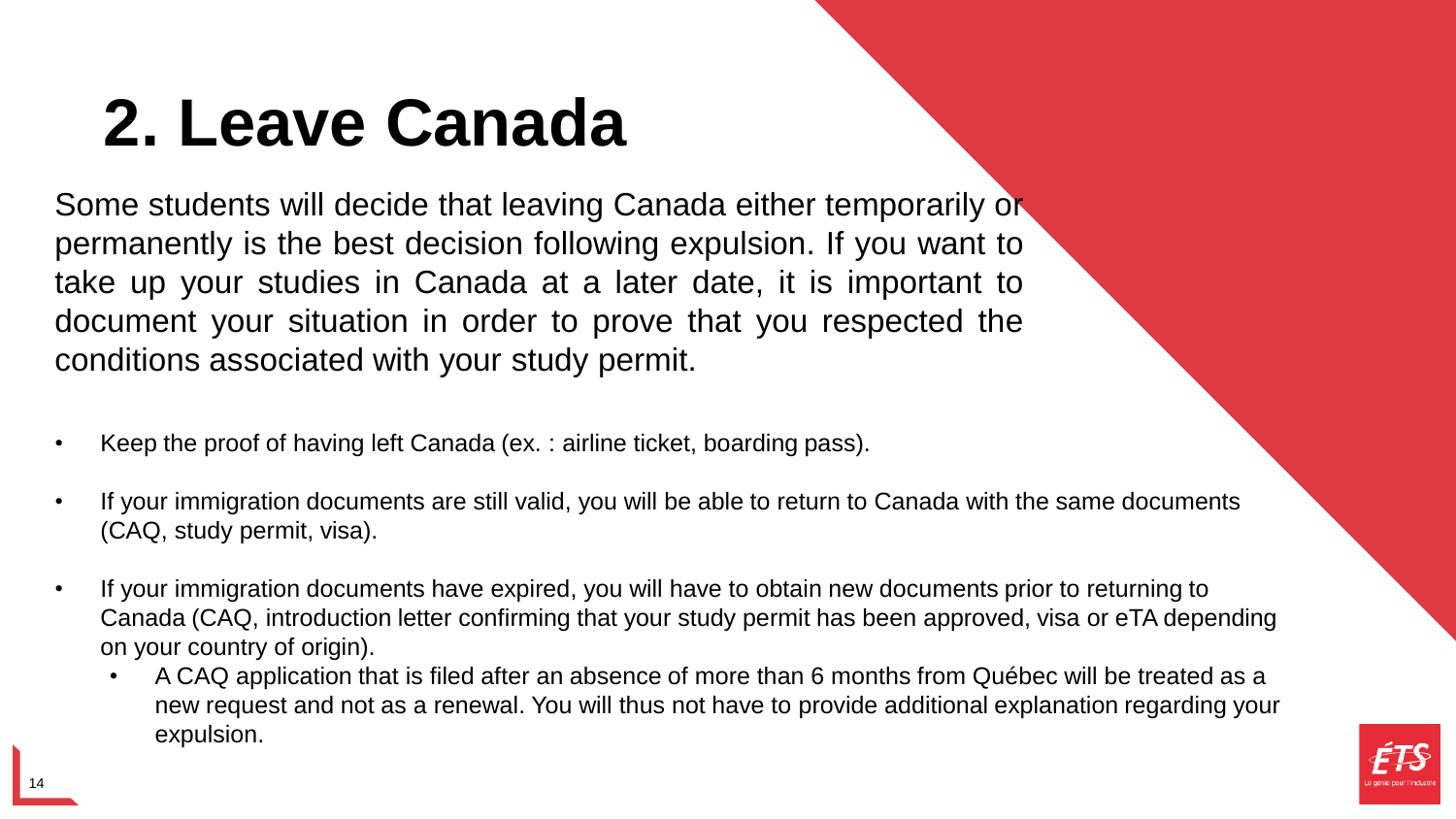# **Strategies to consider**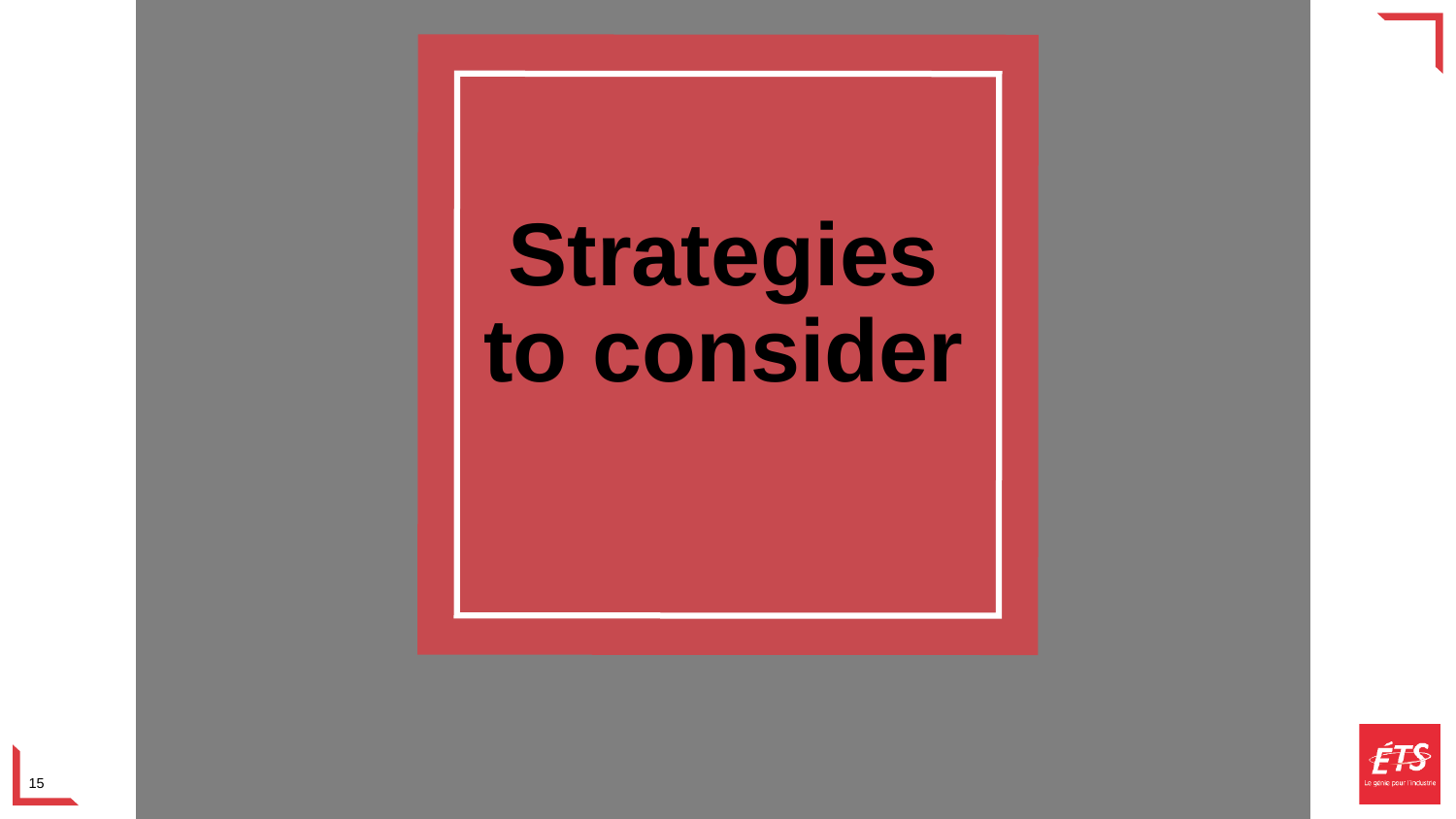## **Apply to a new program**

#### **Immigration documents**

#### **CAQ**

- Required only in Québec, not in other provinces
- Remains valid if you change to a new program at the same level of study
	- Change in level = new  $CAQ$  (ex. : PhD to Master's)
- Count on providing a detailed explanation letter and supporting documents to justify your request
	- Ex: Proof of insurance, etc.

#### **Study permit**

- In the 150 days following expulsion, the study permit remains valid if it has not expired
- If you change to a new designated learning institution (DLI), you must update your record with IRCC via your [online account](https://www.canada.ca/en/immigration-refugees-citizenship/services/study-canada/change-schools/account.html)

### **At ÉTS**

- Check if it is possible, depending on the reasons behind your expulsion
- Change in program (ex. : PhD to the master's level)

#### **At another DLI**

- Pay close attention to admissions deadlines as they vary
- The majority of universities only admit students in the fall and winter sessions

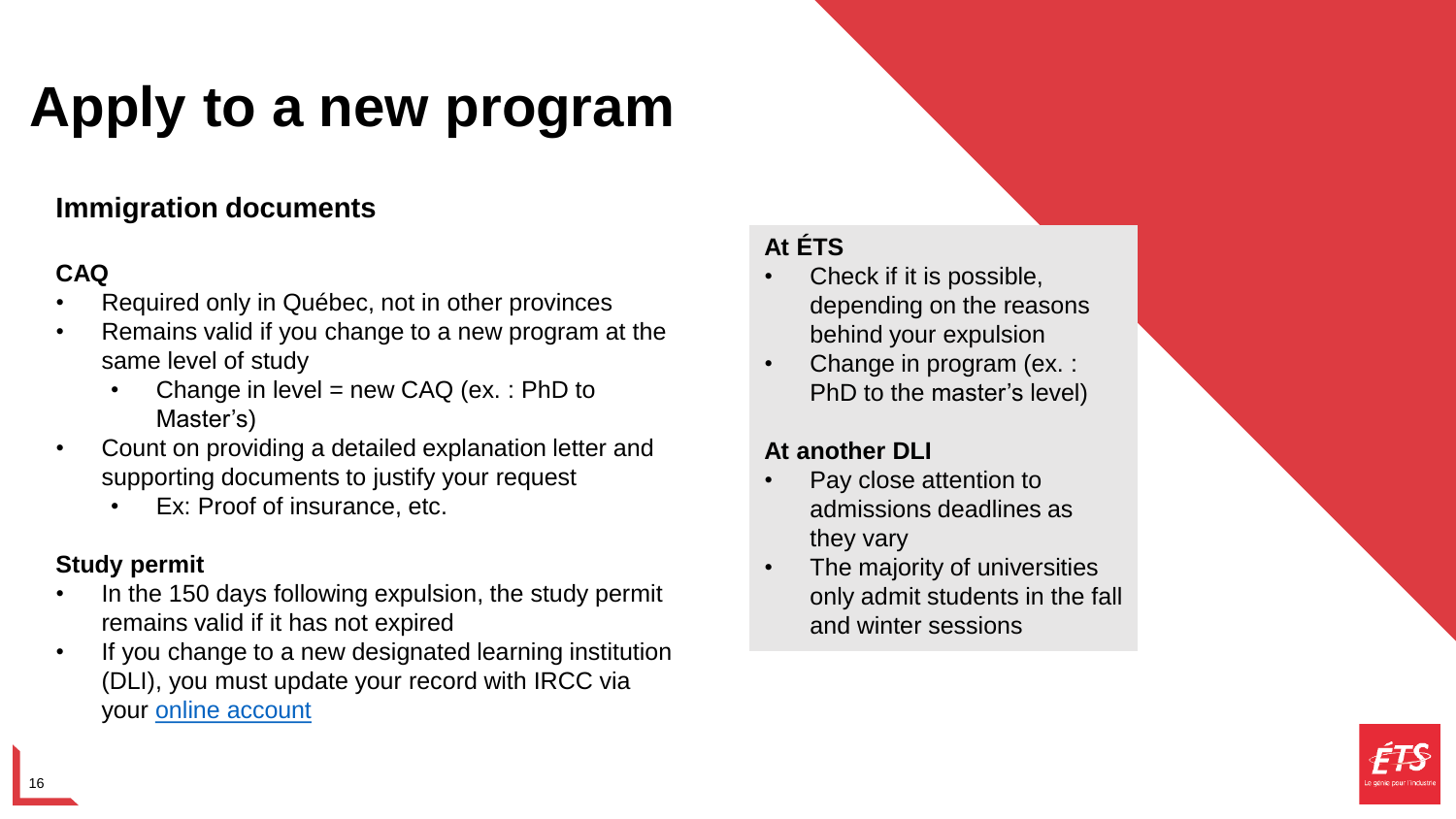# **Take into consideration…**

If you are considering applying to a new program, pay special attention to your options (changing status in Canada versus leaving Canada).

- Unless you have a work permit, you will not be authorized to work in Canada
- Returning to your home country, or any other country in which you are authorized to work, may be a good solution to consider

Consider the impacts for your eligibility for a [post-graduation](https://www.canada.ca/en/immigration-refugees-citizenship/services/study-canada/work/after-graduation/eligibility.html#leave) work permit

• Have maintained full-time enrollment throughout studies (exception: [authorized](https://www.canada.ca/en/immigration-refugees-citizenship/services/study-canada/study-permit/prepare-arrival/study-permit-conditions.html#s01.1) leave and last session of studies)